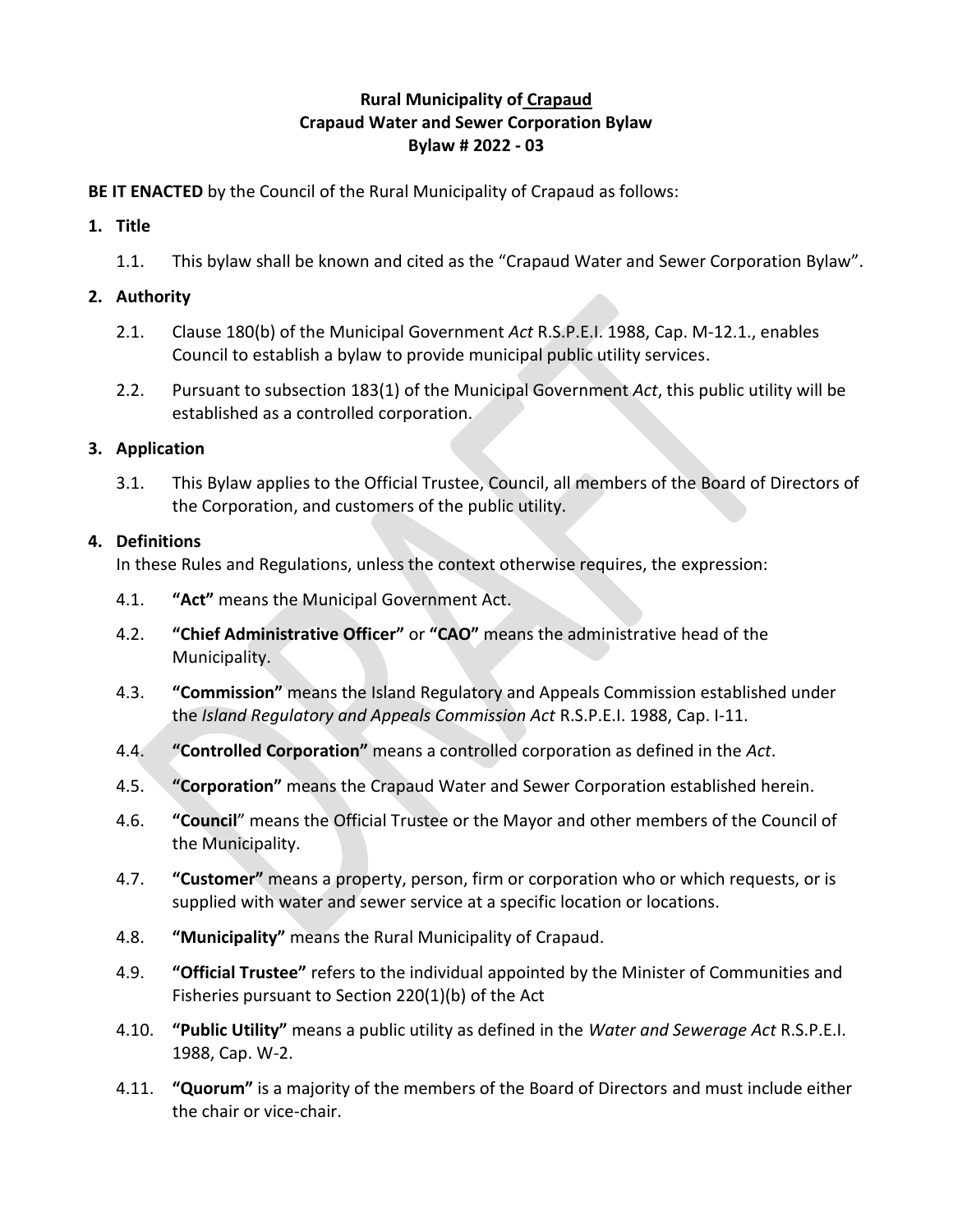### **5. Corporation Established**

- 5.1. Under the authority of subsection 183(1) and pursuant to clause 183(3)(a) of the *Act,* the Council of the Municipality establishes the Crapaud Water and Sewer Corporation.
- 5.2. Pursuant to clause 183(3)(a) of the *Act*, Council shall specify the composition and functions of the controlled corporation.

## **6. Corporation Administration**

- 6.1. Pursuant to subsection 2(1) of the *Water and Sewerage Act*, the Commission has and shall exercise general supervision and control over the Crapaud Water and Sewer Corporation.
- 6.2. The affairs of the Corporation shall be managed, in accordance with this bylaw and other applicable Acts and regulations, by a Board.
- 6.3. During such times as an Official Trustee is in place, the Official Trustee shall constitute the Board. When a Council is in place, the Board shall consist of Directors as per Article 6.4.
- 6.4. The Board of Directors may be composed of:
	- (a) a chair who shall be a member of Council;
	- (b) two (2) individuals who are either residents of the municipality or members of Council, one of whom shall act in the capacity of vice chair;
	- (c) a majority of members shall be members of Council;
- 6.5. The Board of Directors shall be appointed in accordance with the municipality's Procedural Bylaw.
- 6.6. Pursuant to clause 93(1)(d) of the *Act*, the Chief Administrative Officer is responsible for hiring, directing, managing and supervising the employees of the municipality.
- 6.7. Pursuant to clause 93(1)(d1) of the *Act*, the Chief Administrative Officer is responsible for contracting, directing, managing and supervising the activities of all contractors hired or persons or firms retained by the municipality to work on behalf of council.

### **7. Meeting Procedures**

- 7.1. The Board shall meet at least once during the fiscal year of the municipality.
- 7.2. A quorum is required at all time for Board of Directors meetings.
- 7.3. The Chair, or in their absence the vice-chair, shall preside over meetings of the Board of Directors.
- 7.4. The CAO or designate must attend all Board meetings and record minutes.
- 7.5. The Chair of the Board of Directors shall only vote in the event of a tie vote among other Board members.
- 7.6. Decisions of the Board of Directors shall be determined by majority vote.
- 7.7. Meetings notice shall be as outlined in the municipality's Procedural Bylaw.
- **8. Functions of the Corporation**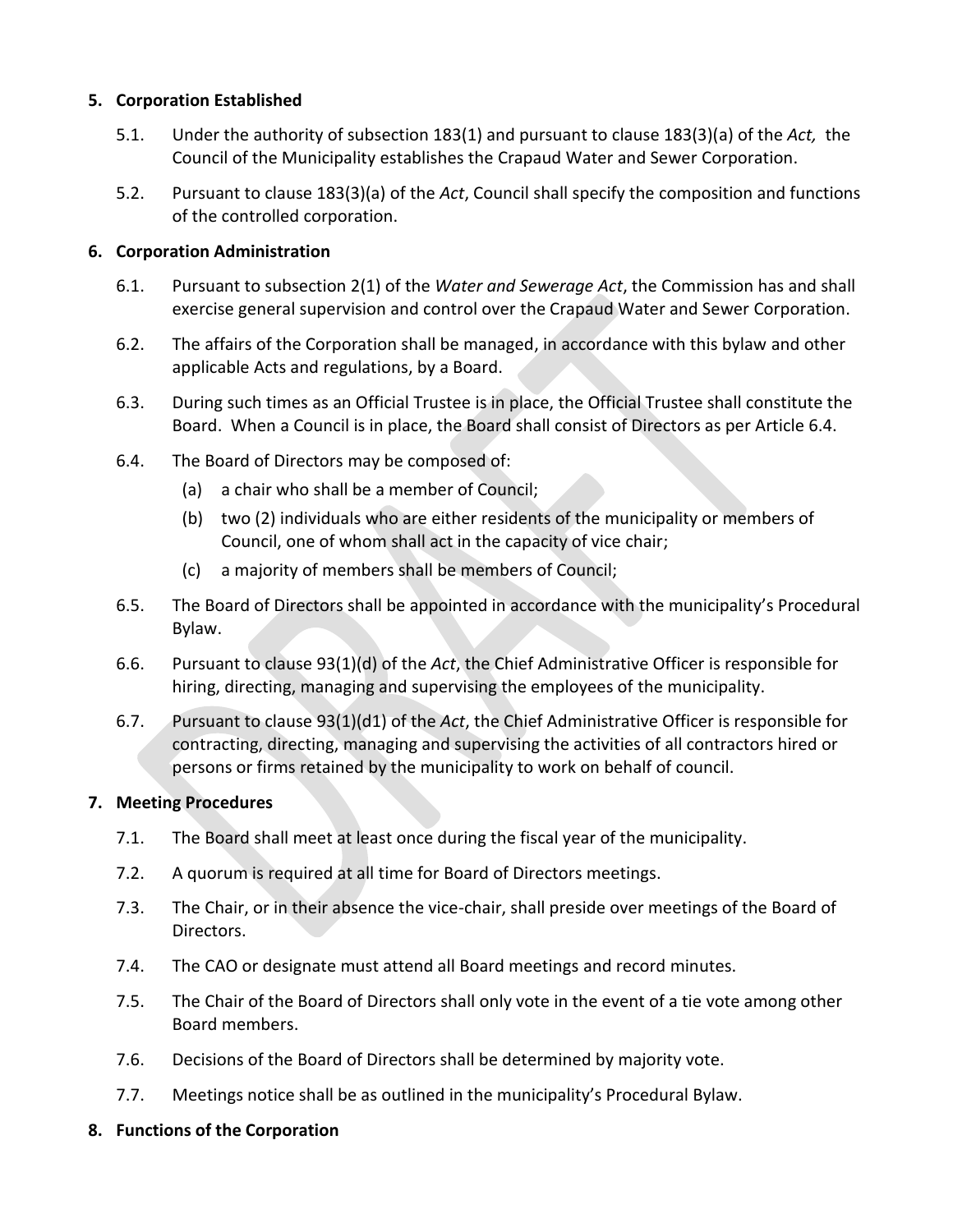- 8.1. Constructing, altering, extending, managing and controlling a system for providing the service of water and sewerage.
- 8.2. Acquiring, alienating, holding and disposing of real or personal property with Council approval.
- 8.3. Financing, with the approval of Council, any of its undertakings.
- 8.4. Collecting rates and charges for services provided to any customer.
- 8.5. Recommending rates and charges to Council to cover the costs of providing services.
- 8.6. With the prior approval of Council provide for service outside the municipality boundaries provided the complete cost of providing this service is borne by the party or parties requiring this service.

### **9. Additional Responsibilities**

- 9.1. The Corporation shall conduct its affairs in accordance with generally accepted public utility practices.
- 9.2. The Corporation shall maintain safe and adequate service and facilities for services as changing conditions require.
- 9.3. The Board is responsible for providing the necessary strategic direction and the required oversight to fulfill the established functions of the Corporation.
- 9.4. For the efficient administration of municipal business, the Corporation and the Municipality shall cooperate in the provision of municipal services.

### **10. Rates, Charges and Interest**

- 10.1. Pursuant to subsection 184(1) of the *Act*, Council shall by bylaw levy rates in respect of real property for the services of the Corporation that are sufficient to cover the costs of providing the services of the Corporation following approval of the Commission in accordance with the *Water and Sewerage Act*.
- 10.2. All overdue and unpaid rates bear interest from the due date at the rate prescribed in the Commission's Regulations.

### **11. Liens**

- 11.1. Pursuant the Commission's regulations, rates that are overdue and unpaid, and any interest accrued, constitute a lien on the real property on which they are levied until payment in full is made.
- 11.2. Pursuant to the Commission's regulations, the lien referred to in 11.1 of this bylaw, has priority over every claim, privilege or encumbrance against the property of every person, except the Crown, and may be enforced on application to the Supreme Court for an order for the sale of the property.

### **12. Financial**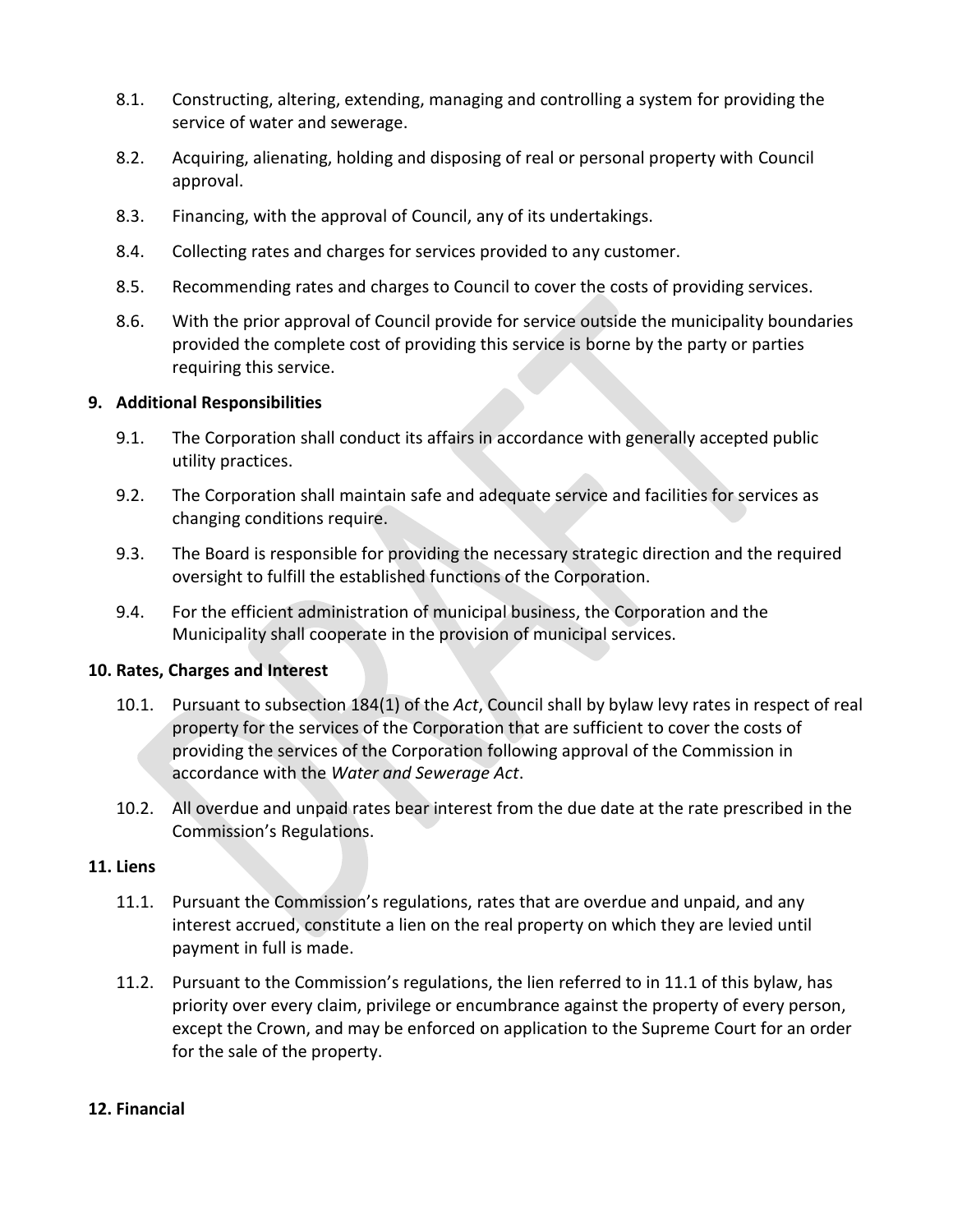- 12.1. As per clause 183(3)(b) of the *Act*, the Corporation shall maintain its accounts separate from the accounts of the municipality.
- 12.2. Pursuant to clause 183(3)(b) of the *Act*, the Corporation shall prepare an annual financial statement to be submitted to Council.
- 12.3. In accordance with clause 183(3)(c) of the *Act*, the Corporation shall prepare annually a financial plan to be submitted to Council which contains at a minimum:
	- (a) an operating budget that includes estimates of revenues and expenditures,
	- (b) a capital budget; and
	- (c) a five-year capital expenditure program that includes an asset management program.
- 12.4. The fiscal year of the corporation shall be from 1 April to 31 March.
- 12.5. In accordance with section 12 of the *Water and Sewerage Act*, the public utility is required to keep and render its books, accounts, records and papers accurately and faithfully in the manner and form prescribed by the Commission and comply with all direction of the Commission relating to the books, accounts, papers and records.
- 12.6. If the Minister requires an inspection of the Corporation pursuant to subsection 216(1) of the *Act*, the Corporation shall produce all records of the Corporation for examination and inspection.

## **13. Liability**

13.1. The Directors of the Corporation and any person acting on their instructions or authority are not personally liable for any loss of damage suffered by any person by reason of any act done by any of them in good faith in the exercise or purported exercise of the powers conferred under this bylaw.

## **14. Rules and Regulations**

14.1. The Board may provide Council with suggestions for rules and regulations and/or rules and regulations amendments as need be relating to:

(1) the operation of the corporation.

(2) the kind of service to be supplied to customers.

(3) how the service shall be supplied.

 And after approval by Council, the rules and regulations shall govern the operation of the corporation and services to be provided.

# **15. Complaints**

15.1. In accordance with subsection 184(4) of the *Act,* a complaint in respect of the terms and standards of service, rates, charges or schedules or any combination of them, of the public utility, is subject to appeal to the Commission under the *Water and Sewerage Act* in accordance with that Act.